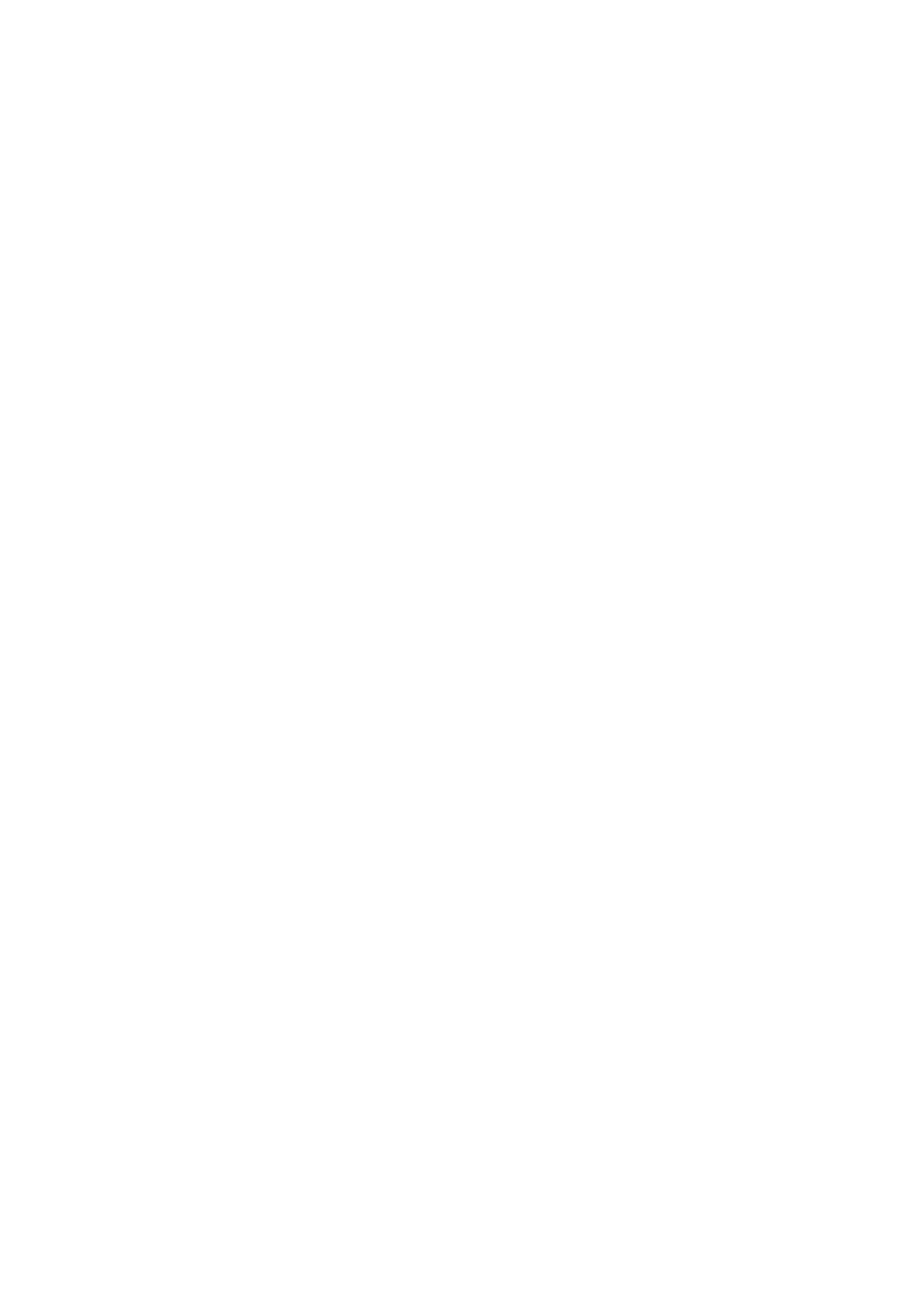# **Important Message**

A serious virus is spreading in our community and around the world. It is called COVID-19. The symptoms include a cough, fever and difficulty breathing.

We are doing all we can to prevent the spread of this virus. This includes:

- No family visits
- Meals will be provided in your room if you are unwell
- Staff will wear protective clothing to protect you and them
- All residents and staff must wash or sanitize hands very regularly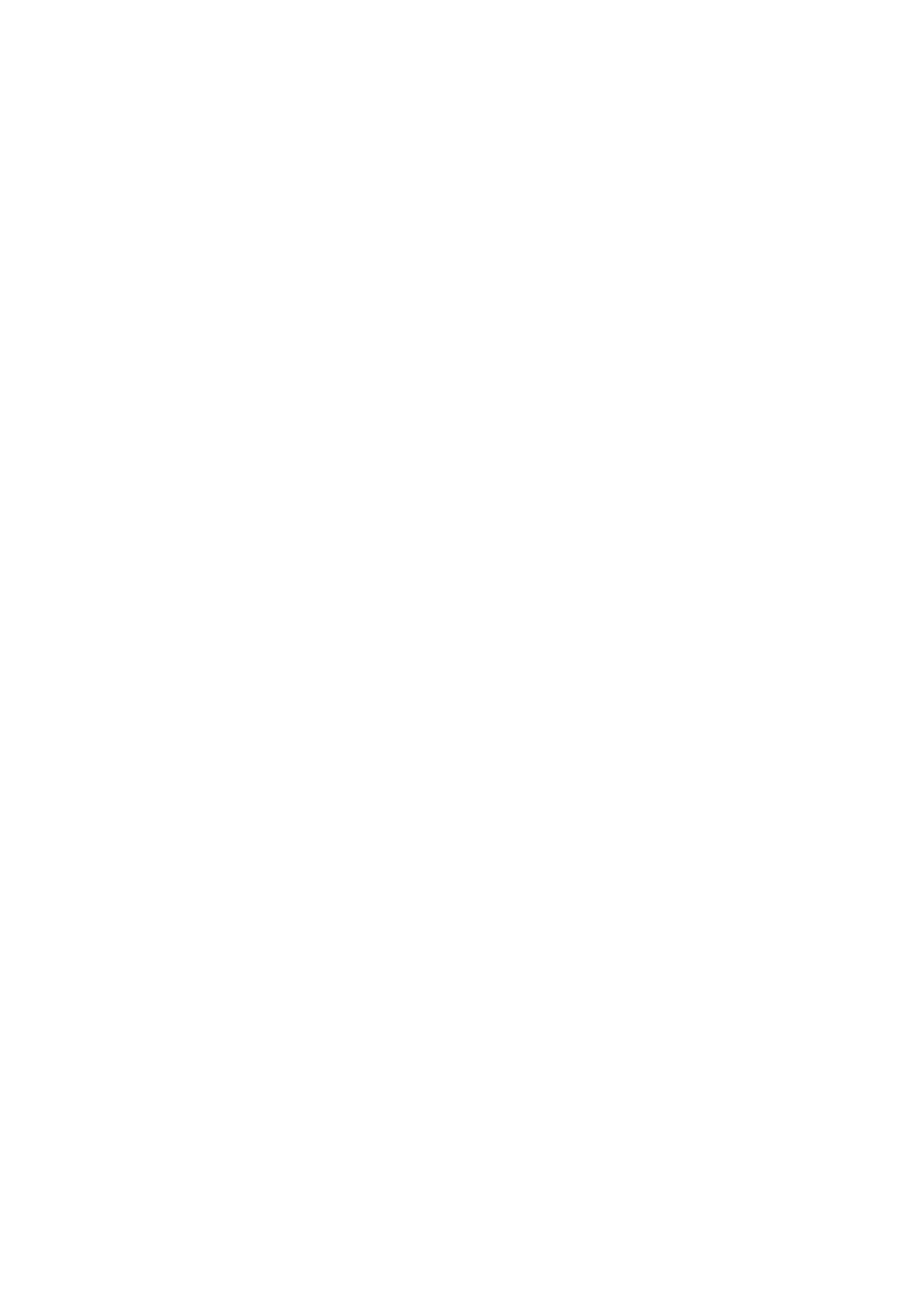## **How does the virus spread?**

The World Health Organization says that COVID-19:

"can spread from person to person through small droplets from the nose or mouth which are spread when a person with COVID-19 coughs or exhales."

"These droplets land on objects and surfaces around the person. Other people then catch COVID-19 by touching these objects or surfaces, then touching their eyes, nose or mouth."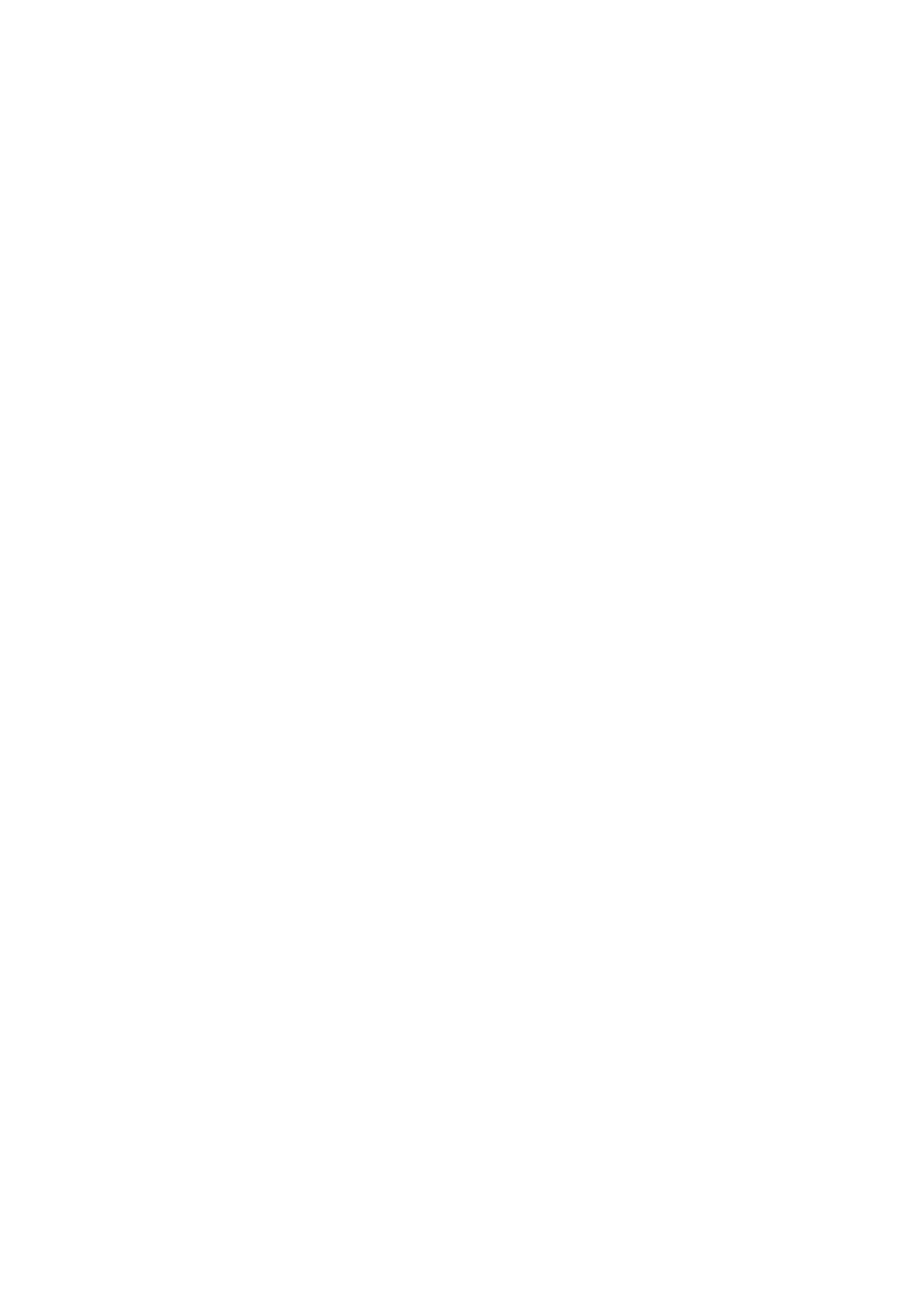## **Facts About COVID-19**

COVID-19 is a virus that has been spreading around the globe. This virus is called the Corona Virus or COVID-19. The virus has spread to many people, in all parts of the world, and is therefore referred to as a pandemic.

In today's world, many people travel, making it easier for a virus to spread to communities large and small. Since this virus is now spreading, and affecting more and more people, governments around the world have been taking advice from world health leaders and establishing action plans to help stop the virus from spreading.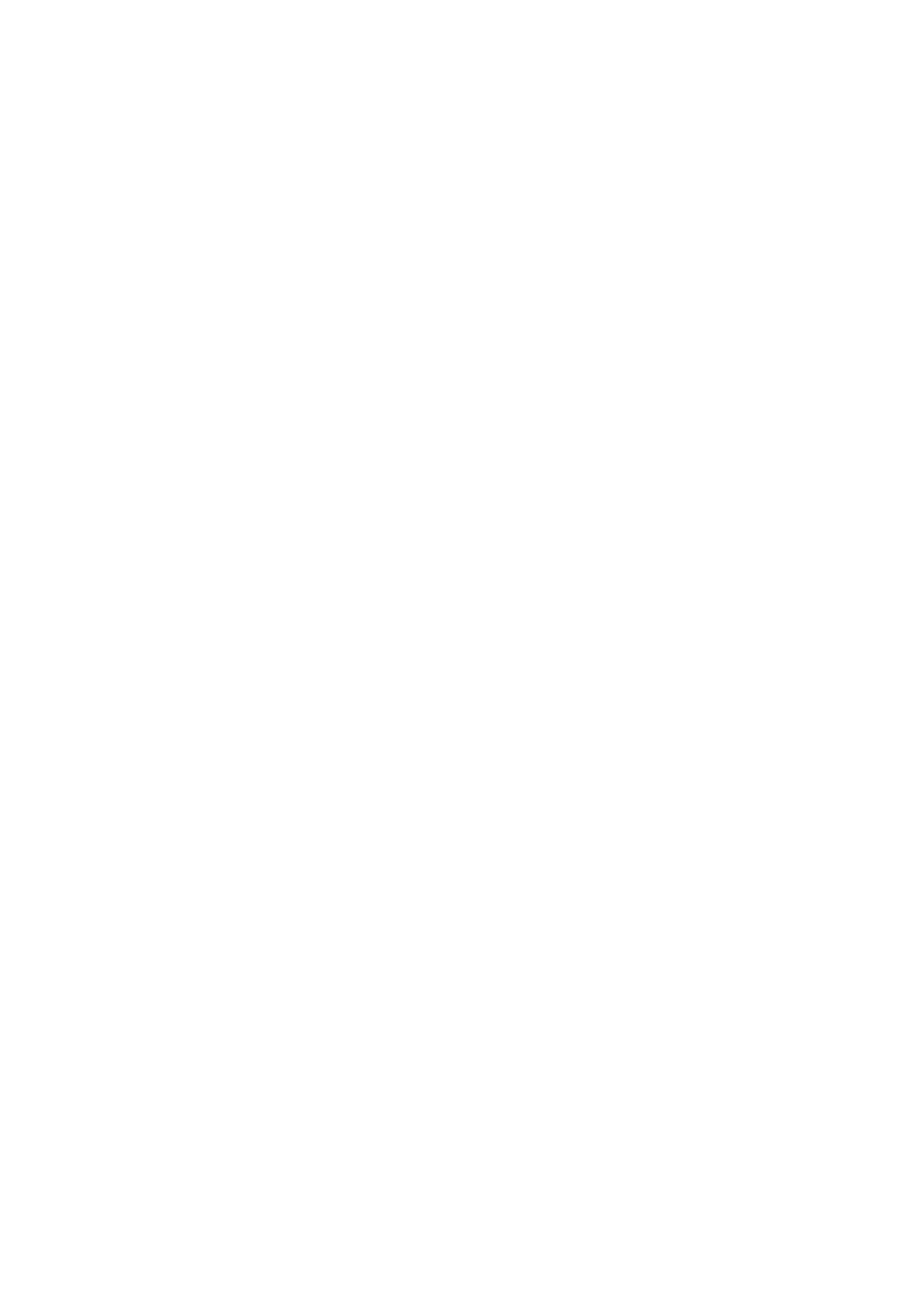#### Here in the UK, Prime Minister, Boris Johnson has been providing an update on television every day at about 5pm. Prime Minister Johnson also provides details about what the Government is doing to help stop the spread of the virus and what our government plans to do to help the people of the UK.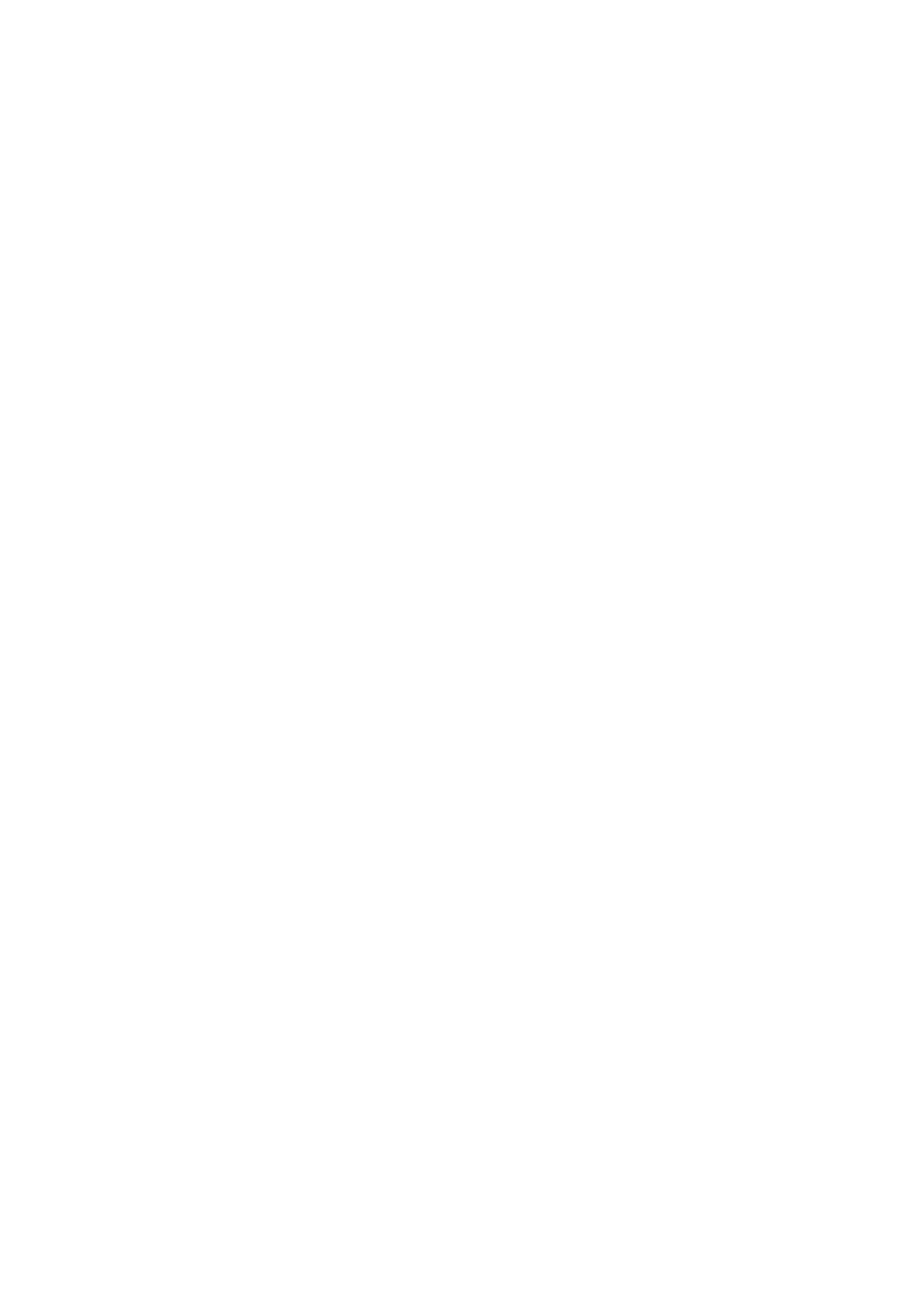### **What we all need to do.**

The most important message from our Prime Minister is that everyone must stay at home, unless, of course they are required to work. The only people who are allowed to work are key workers. Everyone else is asked to stay at home. This means that all people – all families – have been told to stay at home until health experts say it is safe to be with others.

There are many new rules in place across the whole of the UK. These rules will continue to be in place until the health experts advise us it is okay to once again gather back together.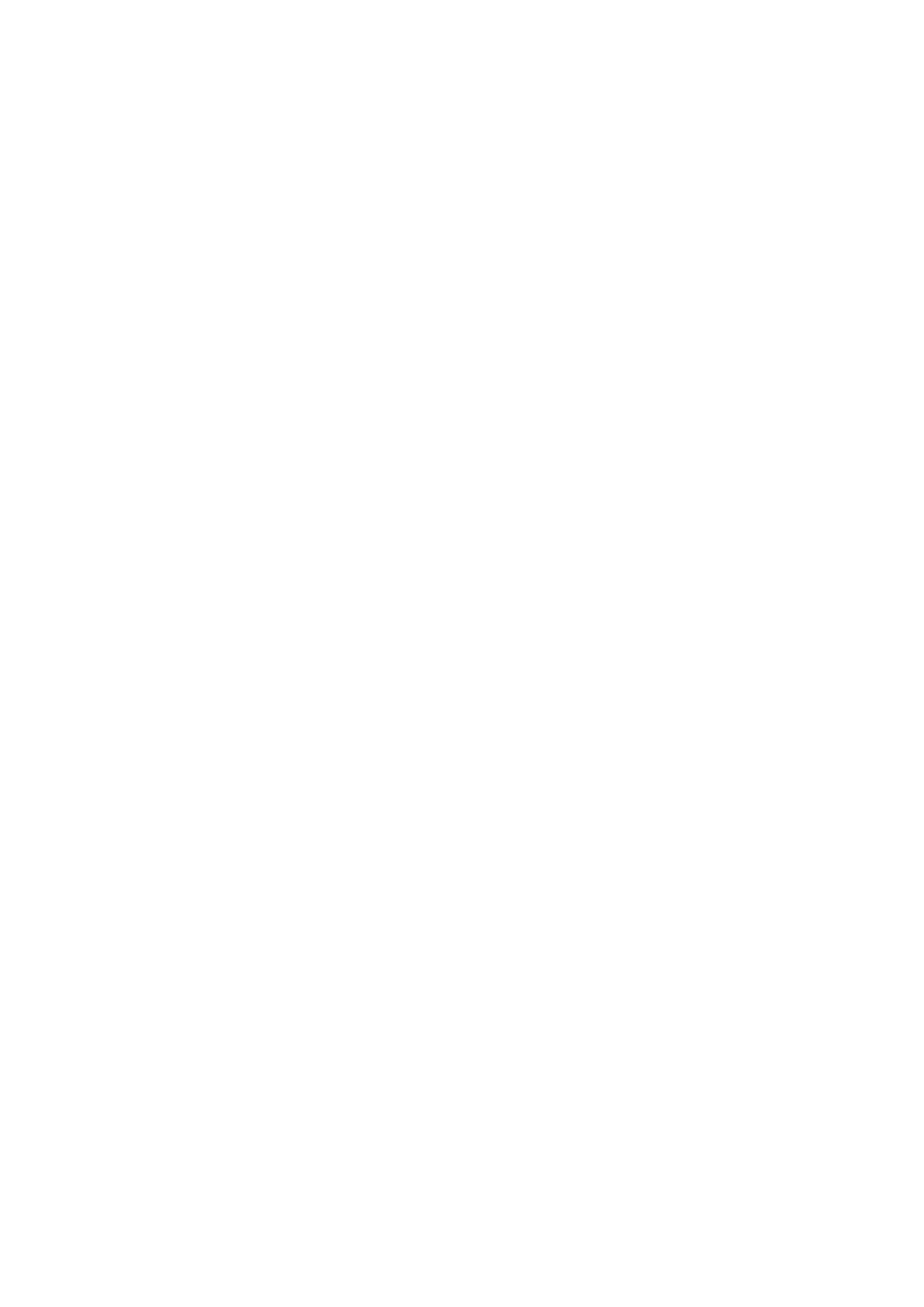Most shops have closed, both in the UK and in other countries. Only essential shops are open. Grocery shops and pharmacies are open, because we all need food and many need medications.

Everyone is having to adopt new daily routines. Schools have been closed, libraries are closed, and no team sports are being played. If you have tried to watch your favourite sport on television, you will know that there are no current games on TV.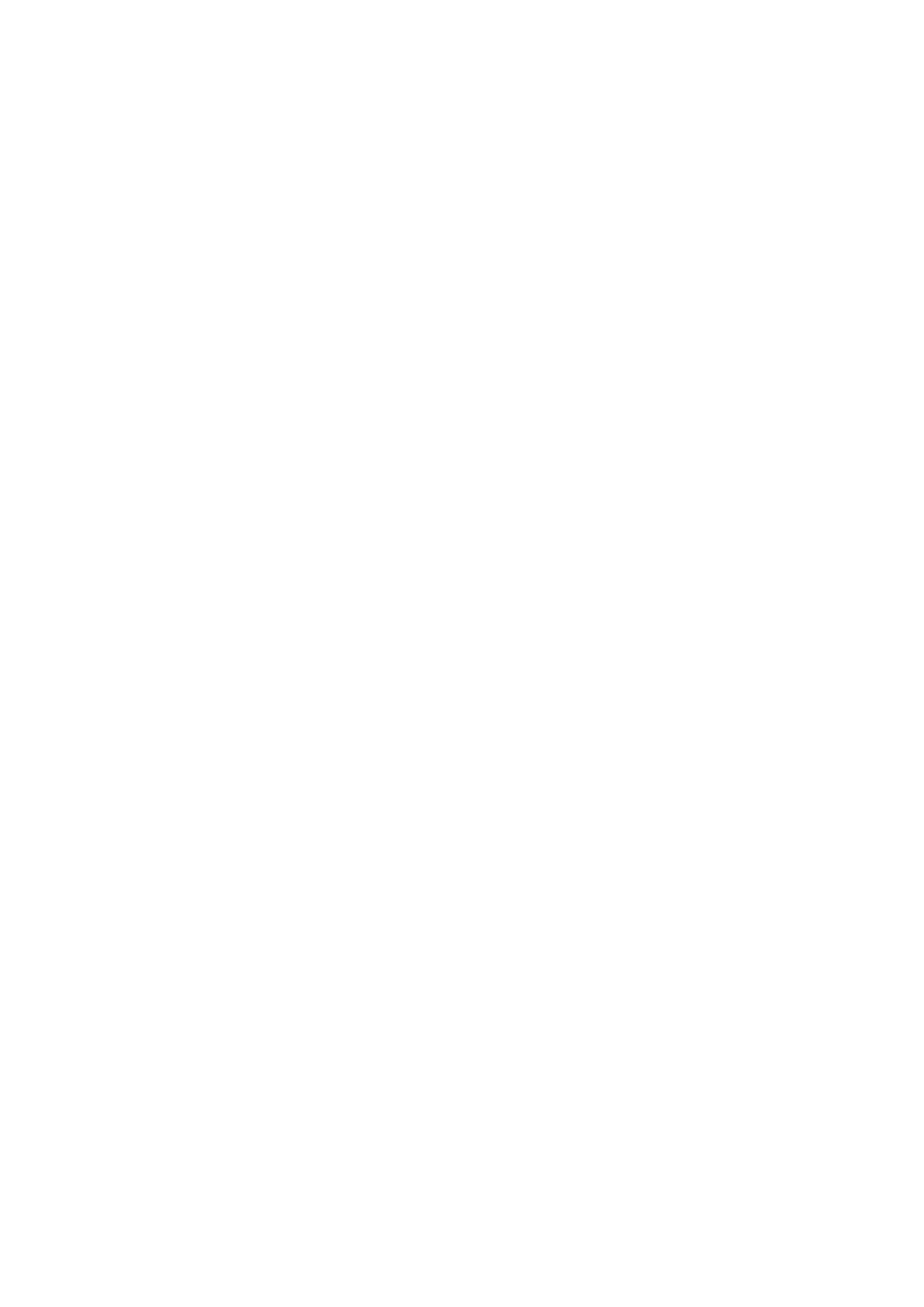These new rules have been put in place to keep people from coming into contact with each other. Staying away from people is called social distancing. Health experts recommend that people stay at least 2 metres (just over 6 feet) away from each other, to ensure they do not share their germs.

The biggest challenge is that people may not know they have the virus, because it can take up to 14 days before they have the symptoms. So, everyone is being asked to stay at a distance, to make sure we keep everyone as safe as possible.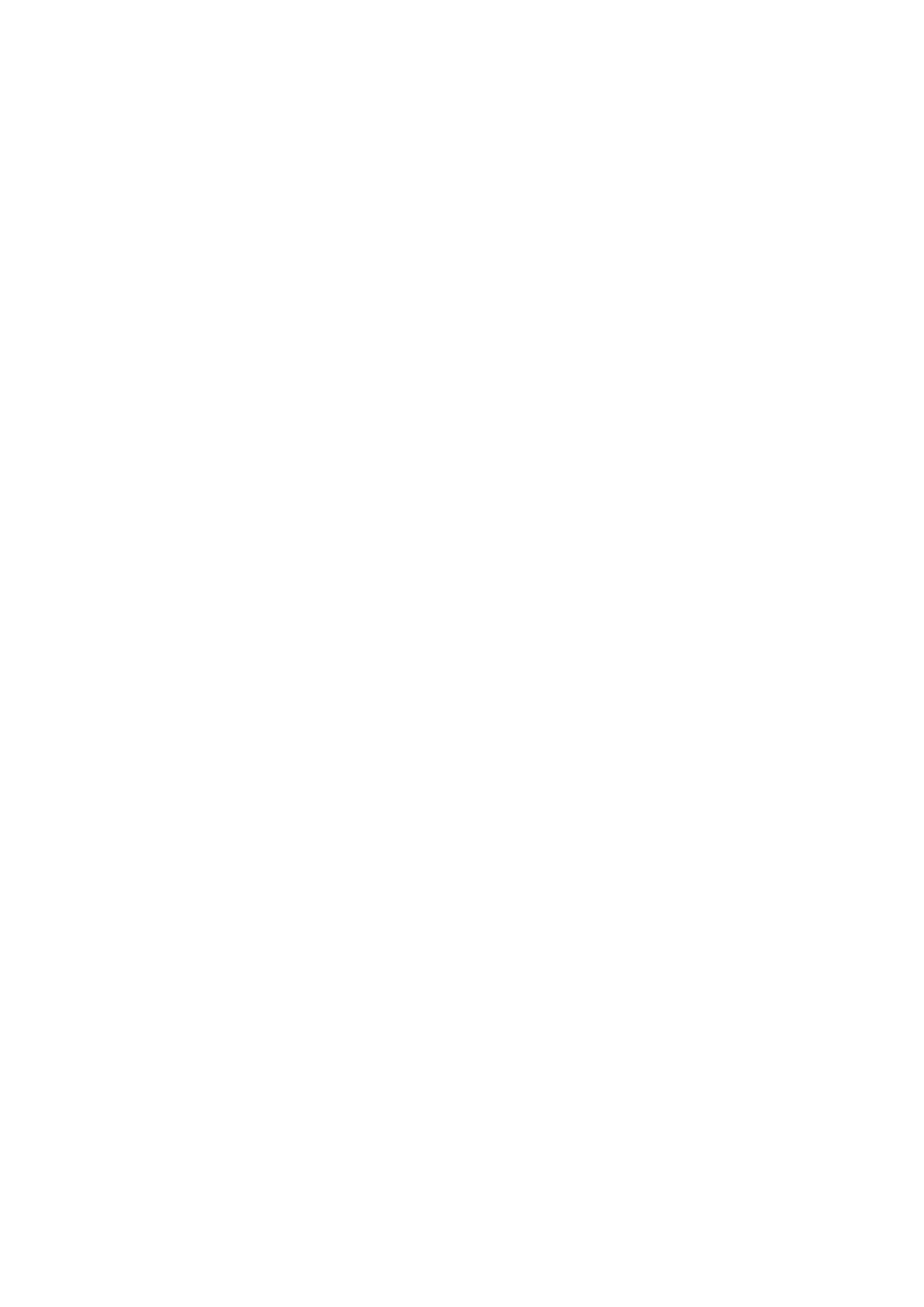Families and friends are not allowed to visit one another, and they must use their phone or new technology that is available today, such as a computer, mobile phone or tablet, such as an iPad. This new technology will allow

people to see each other on the screen as they talk to each other.

Another way to stay in touch is to send a letter or ask someone to write a letter to you. While talking on the phone or receiving a letter isn't same as being together, it is what everyone – young and old – must do right now.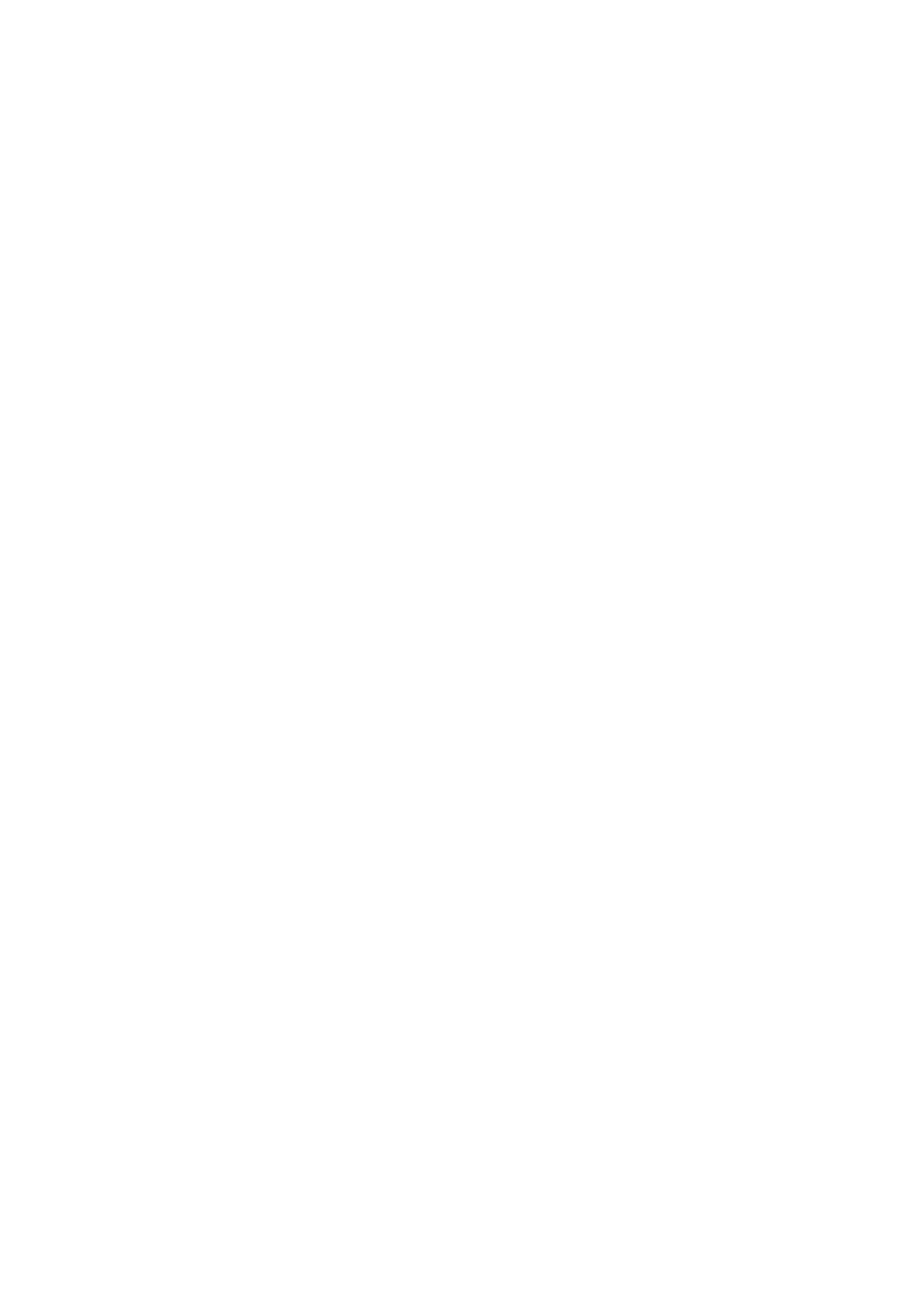Health and Social care workers are the among the greatest heroes during these difficult days. They are doing their best to care for everyone who needs care and support. We also need to recognize that everyone who is working in the hospital or care home and helping to keep things running, also need to be recognized and thanked. For example, the cleaning staff, catering staff and maintenance staff are all playing their part. As a society we need to say a great big – sincere – thank you to all these brave – and exhausted - people.

We also need to thank those who continue to make sure we have food and medications in our community.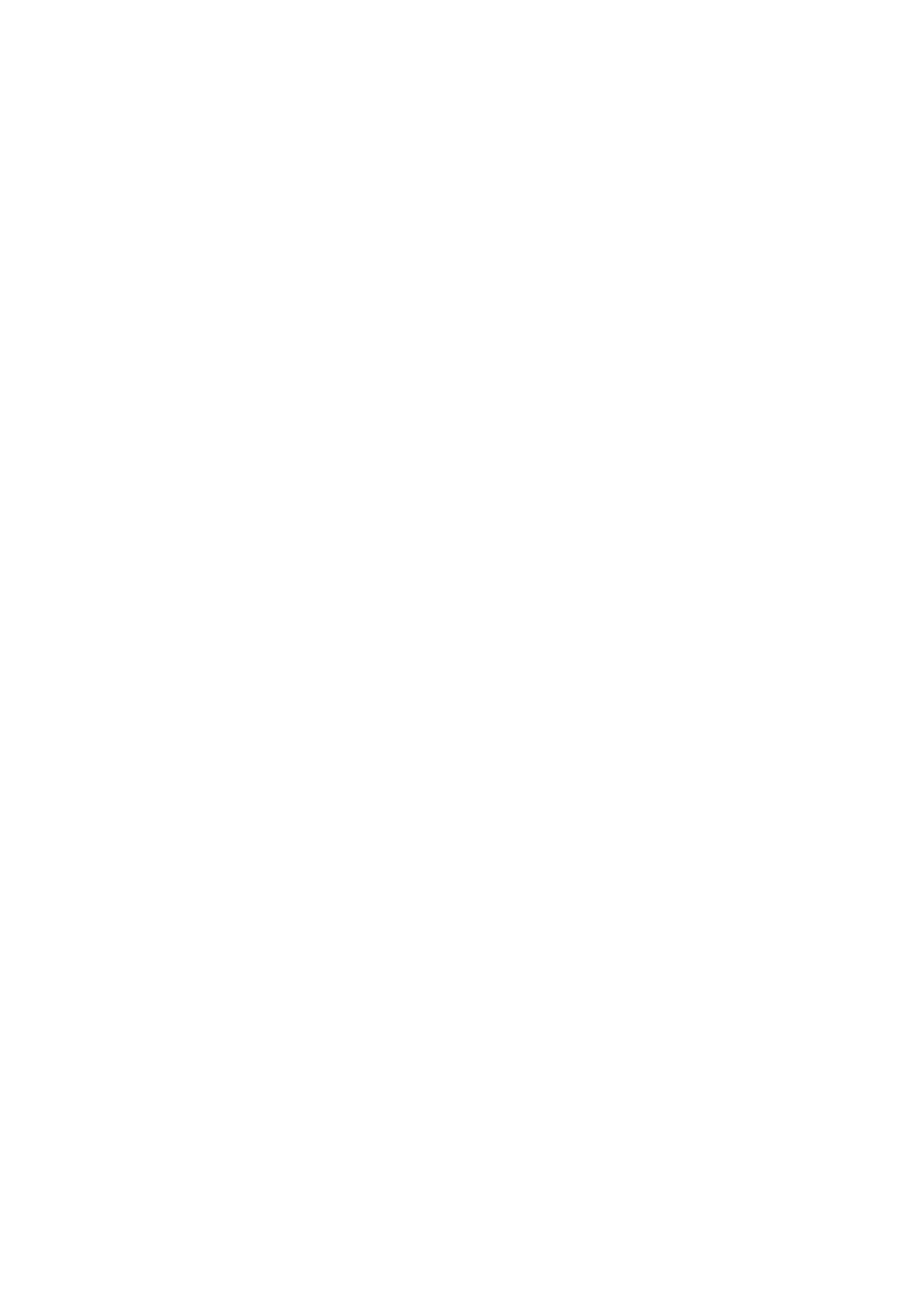If a person is admitted to hospital, because of COVID-19, staff will wear protective clothing to ensure the virus does not pass from one person to another. Everyone must be very careful.

You may find that where you are living, people who help you also wear protective clothing. This special protection is used to keep everyone – including you – as safe as possible.

We all need to do our part to wash away and kill the germs that could be carried on our hands. During this time of heightened precaution, it is important for EVERYONE to wash their hands regularly with soap or use hand sanitizer often – and that includes you.